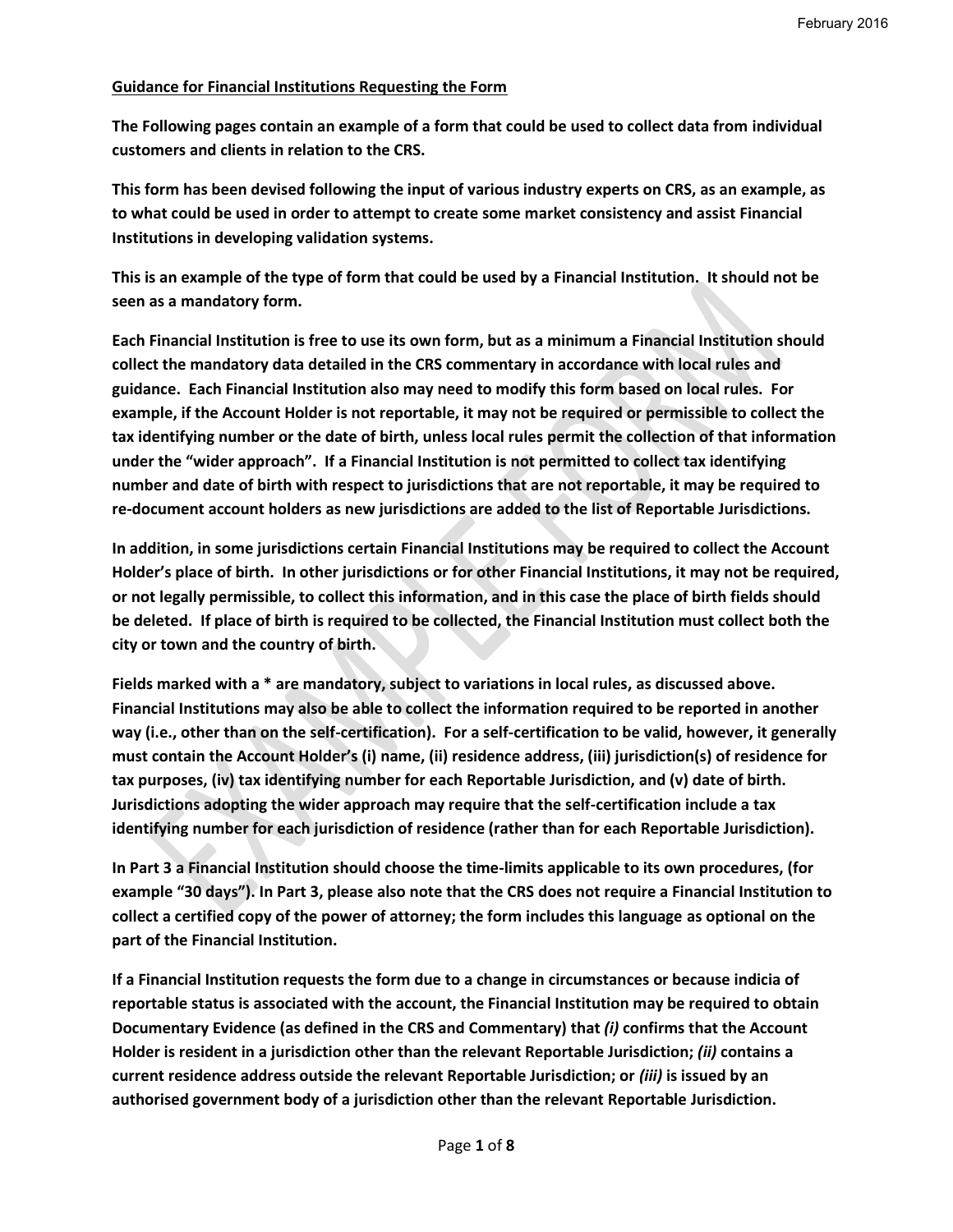**If a Financial Institution knows or has reason to know that a self-certification is incorrect, it is expected that in the course of the account opening procedures the Reporting Financial Institution would obtain either** *(i)* **a valid self-certification, or** *(ii)* **a reasonable explanation and documentation (as appropriate) supporting the reasonableness of the self-certification (and retain a copy or a notation of such explanation and documentation).**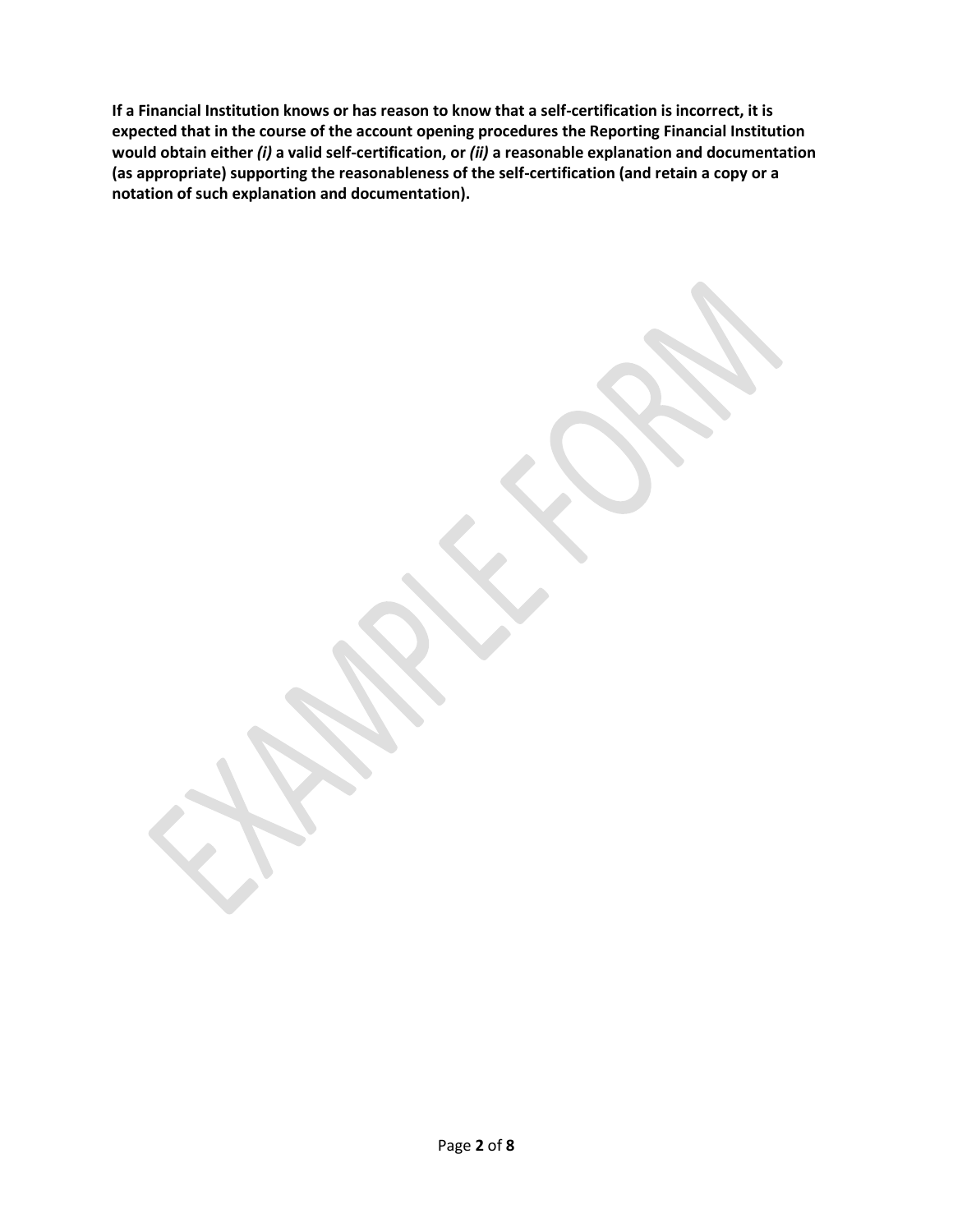

#### **Please read these instructions before completing the form.**

*[Insert: applicable national regulations* or text *"Regulations based on the OECD Common Reporting Standard ("CRS")"]* require *[insert "Financial Institutions" or insert the individual Financial Institution's name]* to collect and report certain information about an account holder's tax residence. Each jurisdiction has its own rules for defining tax residence, and jurisdictions have provided information on how to determine if you are resident in the jurisdiction on the following website: [OECD AEOI Portal]. In general, you will find that tax residence is the country/jurisdiction in which you live. Special circumstances may cause you to be resident elsewhere or resident in more than one country/jurisdiction at the same time (dual residency). If you are a U.S. citizen or tax resident under U.S. law, you should indicate that you are a U.S. tax resident on this form and you may also need to fill in an IRS W-9 form. For more information on tax residence, please consult your tax adviser or the information at the [OECD automatic exchange of information portal.](http://www.oecd.org/tax/transparency/automaticexchangeofinformation.htm)

If your tax residence (or the account holder, if you are completing the form on their behalf) is located outside *[insert : name of country or following text "the country/jurisdiction where the FI is maintaining the account is located"],* , we may be legally obliged to pass on the information in this form and other financial information with respect to your financial accounts to *[insert: name of local tax authorities (e.g. HMRC) or text" the tax authorities in the country where the FI is located"]*  and they may exchange this information with tax authorities of another jurisdiction or jurisdictions pursuant to intergovernmental agreements to exchange financial account information.

You can find summaries of defined terms such as an account holder, and other terms, in the Appendix.

This form will remain valid unless there is a change in circumstances relating to information, such as the acount holder's tax status or other mandatory field information, that makes this form incorrect or incomplete. In that case you must notify us and provide an updated self-certification.

This form is intended to request information consistent with local law requirements.

### **Please fill in this form if you are an individual account holder, sole trader or sole proprietor.**

For joint or multiple account holders, use a separate form for each individual person.

Where you need to self-certify on behalf of an entity account holder, do not use this form. Instead, you will need an "E*ntity tax residency self-certification*." Similarly, if you are a controlling person of an entity, please fill in a "C*ontrolling person tax residency self-certification form*" instead of this form.

### **If you are filling in this form on behalf of someone else.**

Please tell us in what capacity you are signing in Part 3.

For example, you may be the custodian or nominee of an account on behalf of the account holder, or you may be completing the form under a power of attorney.

A legal guardian should complete the form on behalf of an account holder who is a minor.

#### **As a financial institution, we are not allowed to give tax advice.**

Your tax adviser may be able to assist you in answering specific questions on this form. Your domestic tax authority can provide guidance regarding how to determine your tax status.

You can also find out more, including a list of jurisdictions that have signed agreements to automatically exchange information, along with details about the information being requested, on the OECD automatic exchange of information [portal](http://www.oecd.org/tax/transparency/automaticexchangeofinformation.htm).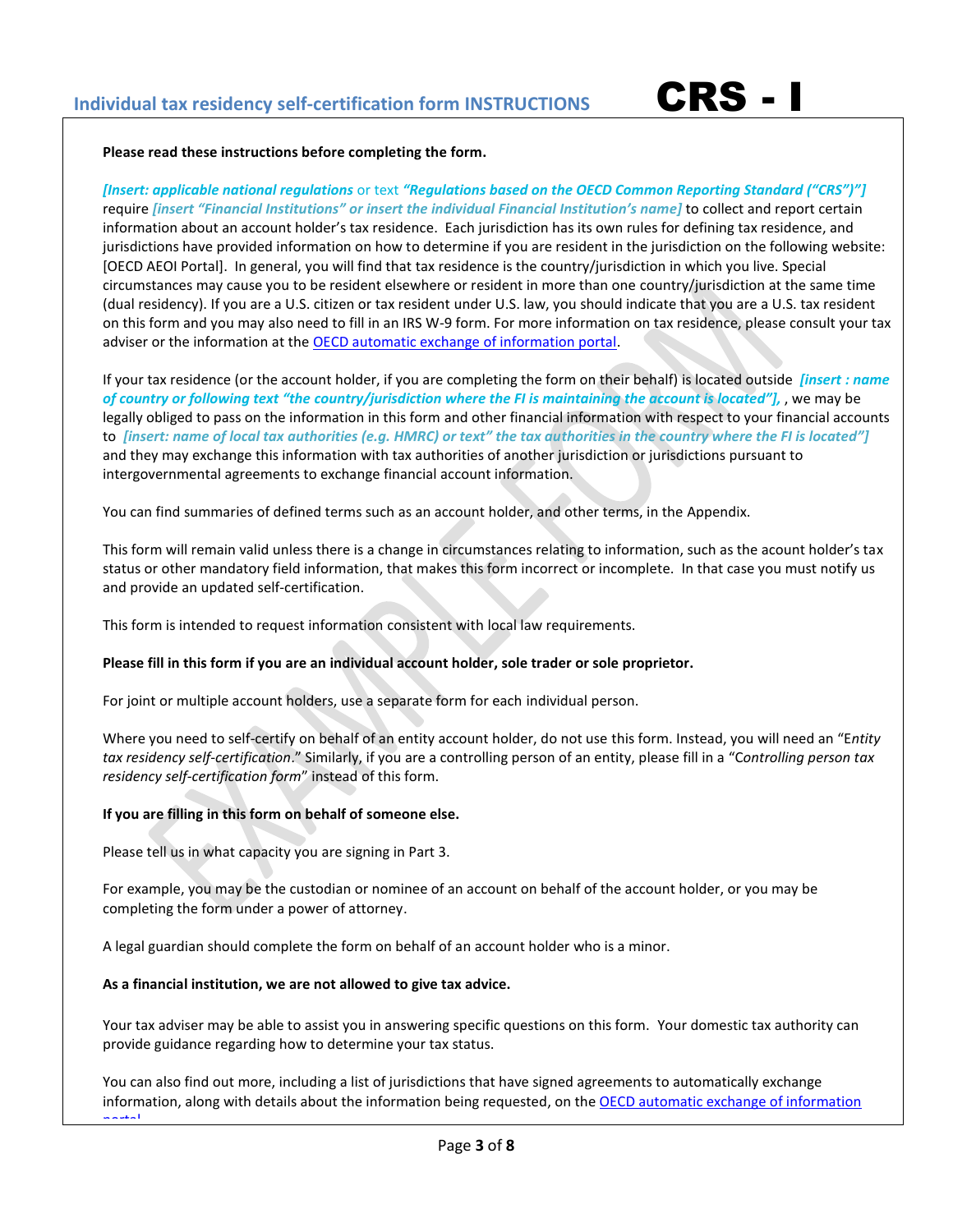# **Individual tax residency self-certification FORM -***(please complete parts 1-3 in BLOCK CAPITALS)*

### **Part 1 – Identification of Individual Account Holder**

| A. Name of Account Holder:                                                                               |  |
|----------------------------------------------------------------------------------------------------------|--|
| Family Name or Surname(s): *                                                                             |  |
| Title:                                                                                                   |  |
| First or Given Name: *                                                                                   |  |
| Middle Name(s):                                                                                          |  |
| <b>B. Current Residence Address:</b><br>Line 1 (e.g. House/Apt/Suite Name, Number, Street, if<br>$any)*$ |  |
| Line 2 (e.g. Town/City/Province/County/State)*                                                           |  |
| Country:*                                                                                                |  |
| Postal Code/ZIP Code (if any):*                                                                          |  |
| C. Mailing Address: (please only complete if different to the address shown in Section B)                |  |
| Line 1 (e.g. House/Apt/Suite Name, Number, Street)                                                       |  |
| Line 2 (e.g. Town/City/Province/County/State)                                                            |  |
| Country:                                                                                                 |  |
| Postal Code/ZIP Code:                                                                                    |  |
| D. Date of Birth* (dd/mm/yyyy)                                                                           |  |
| E. Place of Birth                                                                                        |  |
| Town or City of Birth *                                                                                  |  |
| Country of Birth*                                                                                        |  |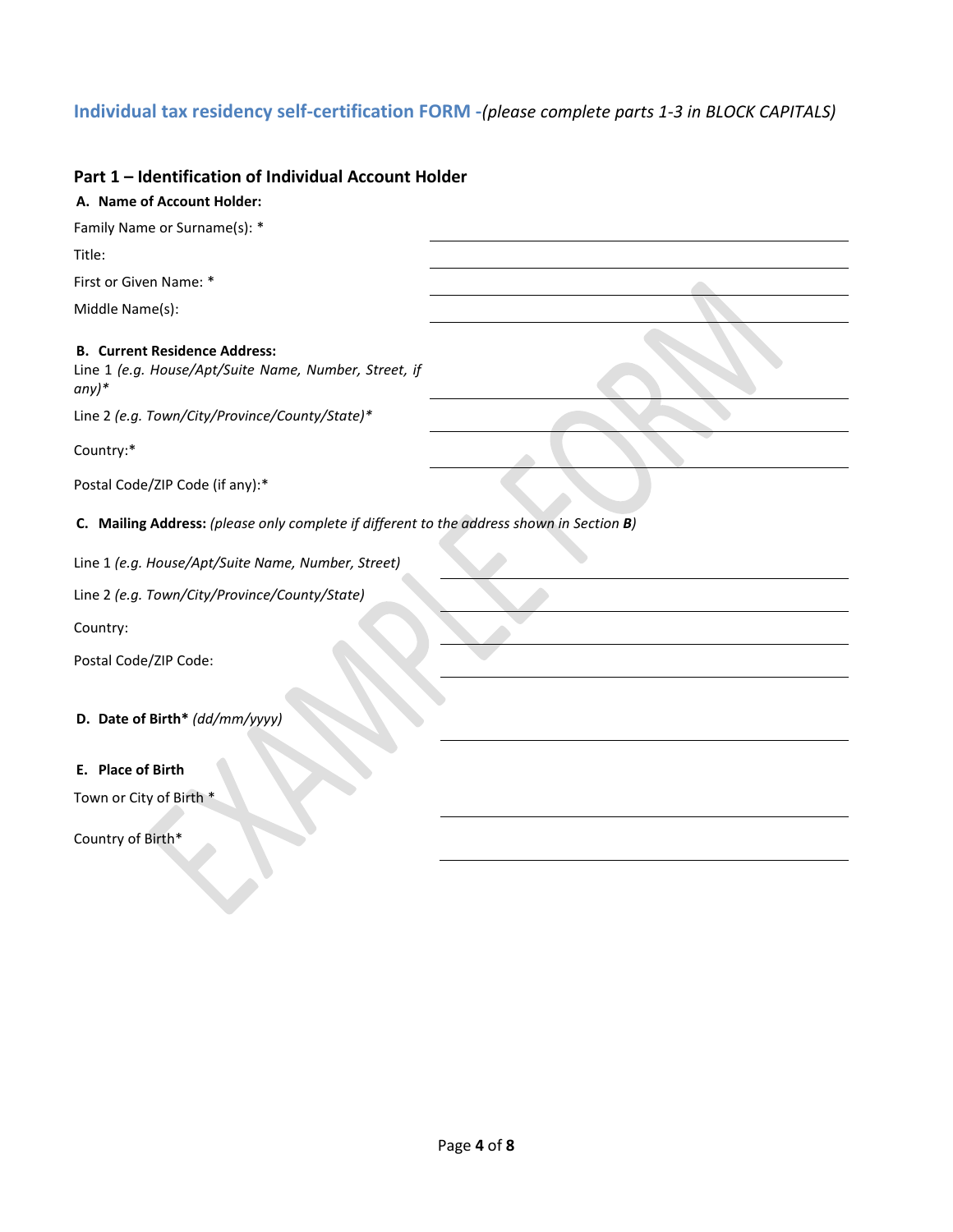# **Part 2 – Country/Jurisdiction of Residence for Tax Purposes and related Taxpayer Identification Number or equivalent number\* ("TIN")** *(See Appendix)*

Please complete the following table indicating (i) where the Account Holder is tax resident and (ii) the Account Holder's TIN for each country/jurisdiction indicated. Countries/Jurisdictions adopting the wider approach may require that the selfcertification include a tax identifying number for each country/jurisdiction of residence (rather than for each Reportable Jurisdiction).

*If the Account Holder is tax resident in more than three countries/jurisdictions, please use a separate sheet*

If a TIN is unavailable please provide the appropriate reason **A, B** or **C where indicated below**:

*Reason A -* The country/jurisdiction where the Account Holder is resident does not issue TINs to its residents *Reason B -* The Account Holder is otherwise unable to obtain a TIN *or equivalent number(Please explain why you are unable to obtain a TIN in the below table if you have selected this reason)*

*Reason C -* No TIN is required. (*Note. Only select this reason if the domestic law of the relevant jurisdiction does not require the collection of the TIN issued by such jurisdiction)*

|   | Country/Jurisdiction of tax residence | <b>TIN</b> | If no TIN available<br>enter Reason A, B or C |
|---|---------------------------------------|------------|-----------------------------------------------|
|   |                                       |            |                                               |
| 2 |                                       |            |                                               |
| 3 |                                       |            |                                               |

*Please explain in the following boxes why you are unable to obtain a TIN if you selected Reason B above*.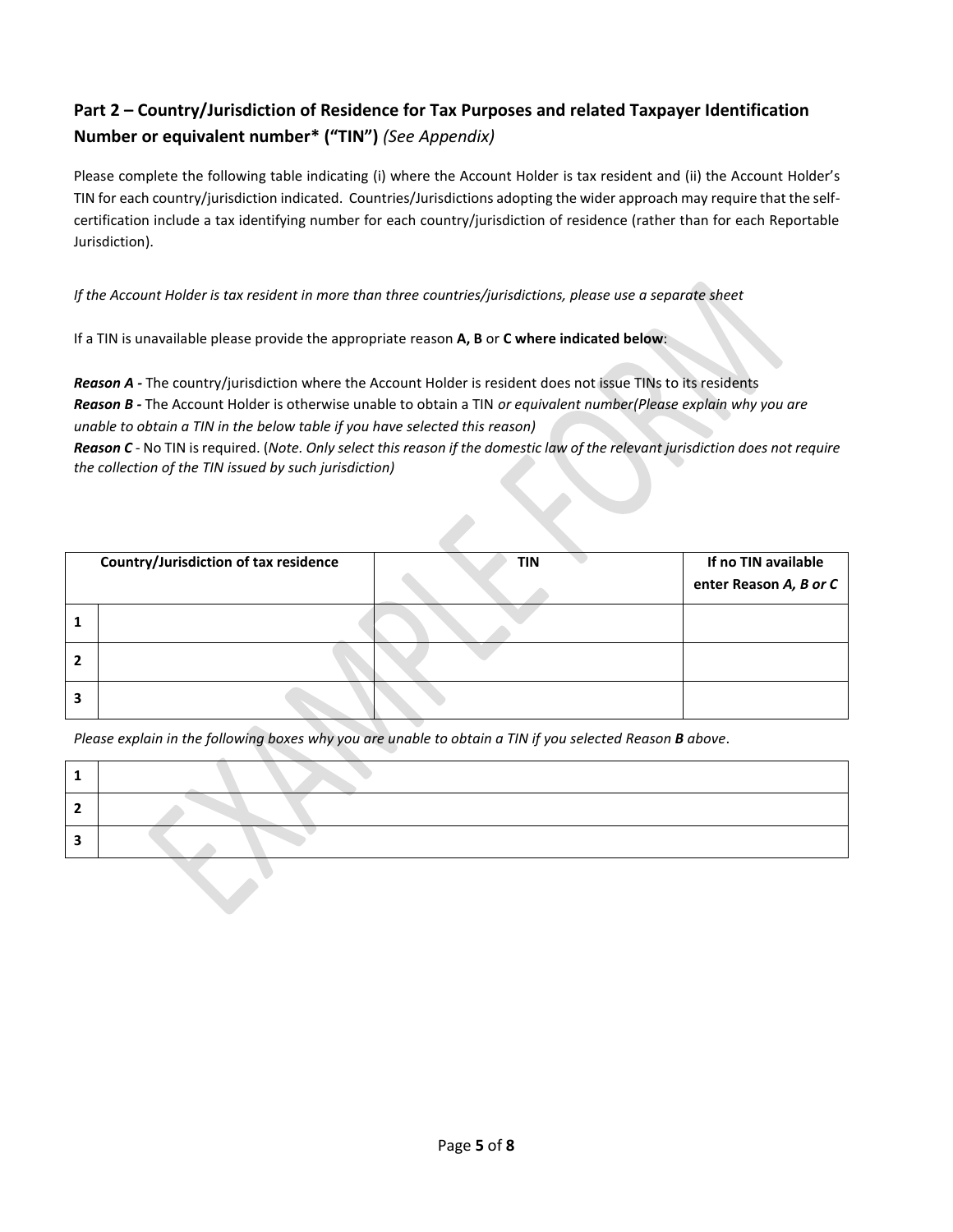## **Part 3 – Declarations and Signature\***

I understand that the information supplied by me is covered by the full provisions of the terms and conditions governing the Account Holder's relationship with *[the Financial Institution/insert FI's name]* setting out how *[that Financial Institution /insert FI's name]* may use and share the information supplied by me**.**

I acknowledge that the information contained in this form and information regarding the Account Holder and any Reportable Account(s) may be provided to the tax authorities of the country/jurisdiction in which this account(s) is/are maintained and exchanged with tax authorities of another country/jurisdiction or countries/jurisdictions in which the Account Holder may be tax resident pursuant to intergovernmental agreements to exchange financial account information.

I certify that I am the Account Holder (or am authorised to sign for the Account Holder) of all the account(s) to which this form relates.

| I declare that all statements made in this declaration are, to the best of my knowledge and belief, correct and complete. |  |  |
|---------------------------------------------------------------------------------------------------------------------------|--|--|

I undertake to advise *[the Financial Institution/insert FI's name]* within *[XX]* days of any change in circumstances which affects the tax residency status of the individual identified in Part 1 of this form or causes the information contained herein to become incorrect or incomplete, and to provide *[the Financial Institution that maintains the account/FI's name]* with a suitably updated self-certification and Declaration within *[up to XX]* days of such change in circumstances**.**

Signature: \*

Print name: \*

Date:\* \_\_\_\_\_\_\_\_\_\_\_\_\_\_\_\_\_\_\_\_\_\_\_\_\_\_\_\_\_\_\_\_\_\_\_\_\_\_\_\_\_\_\_\_\_\_\_\_

**Note**: If you are not the Account Holder please indicate the capacity in which you are signing the form. If signing under a power of attorney please also attach a certified copy of the power of attorney.

Capacity: \* \_\_\_\_\_\_\_\_\_\_\_\_\_\_\_\_\_\_\_\_\_\_\_\_\_\_\_\_\_\_\_\_\_\_\_\_\_\_\_\_\_\_\_\_\_\_\_\_\_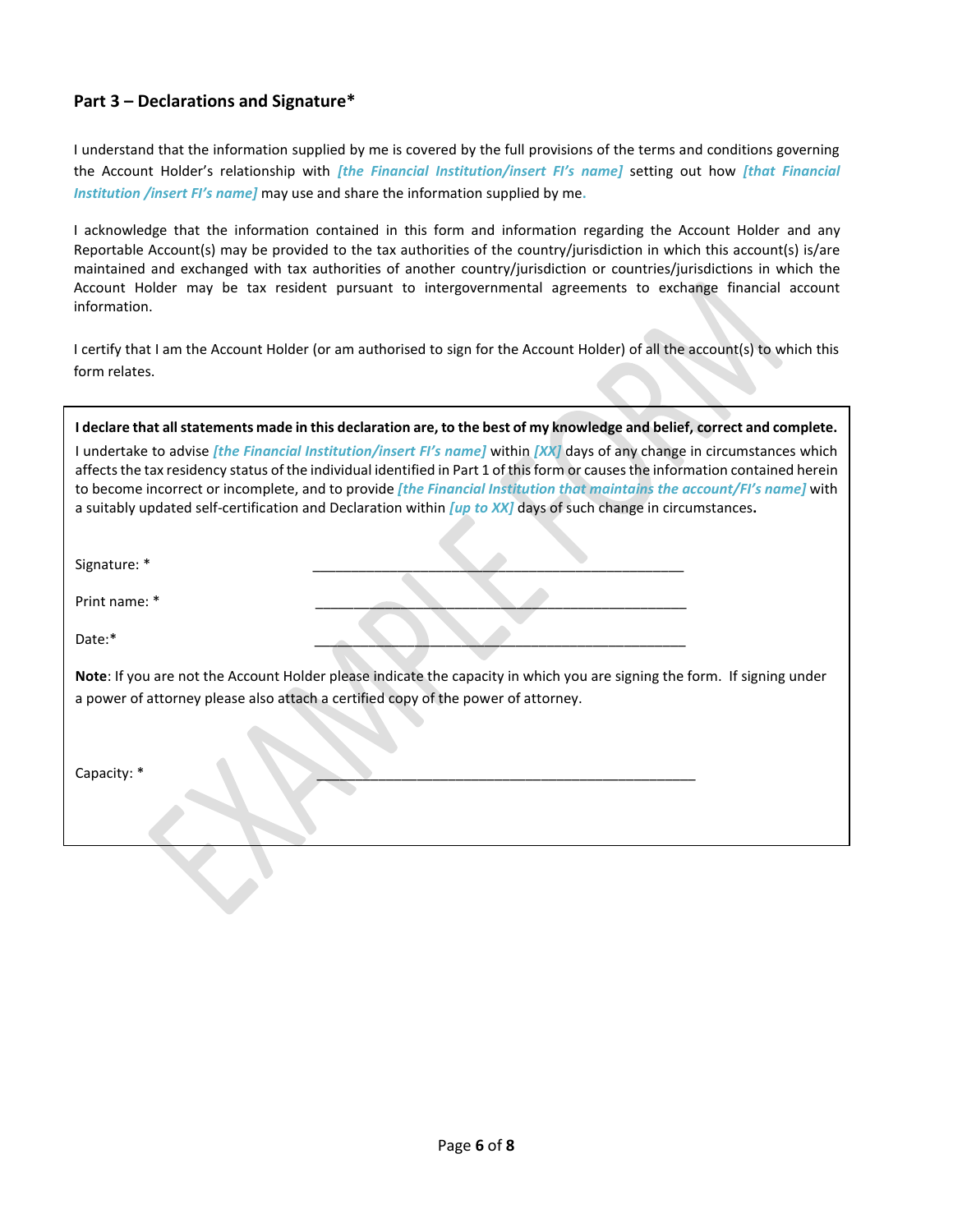# **Appendix – Summary Descriptions of Select Defined Terms**

**Note:** These are selected summaries of defined terms provided to assist you with the completion of this form. Further details can be found within the OECD Common Reporting Standard for Automatic Exchange of Financial Account Information (the CRS"), the associated Commentary to the CRS, and domestic guidance. This can be found at the [OECD automatic exchange of information portal.](http://www.oecd.org/tax/transparency/automaticexchangeofinformation.htm)

If you have any questions then please contact your tax adviser or domestic tax authority.

**"Account Holder"** The term "Account Holder" means the person listed or identified as the holder of a Financial Account. A person, other than a Financial Institution, holding a Financial Account for the benefit of another person as an agent, a custodian, a nominee, a signatory, an investment advisor, an intermediary, or as a legal guardian, is not treated as the Account Holder. In these circumstances that other person is the Account Holder. For example in the case of a parent/child relationship where the parent is acting as a legal guardian, the child is regarded as the Account Holder. With respect to a jointly held account, each joint holder is treated as an Account Holder.

**"Controlling Person**" This is a natural person who exercises control over an entity. Where an entity Account Holder is treated as a Passive Non-Financial Entity ("NFE") then a Financial Institution must determine whether such Controlling Persons are Reportable Persons. This definition corresponds to the term "beneficial owner" as described in Recommendation 10 and the Interpretative Note on Recommendation 10 of the Financial Action Task Force Recommendations (as adopted in February 2012). **If the account is maintained for an entity of which the individual is a Controlling Person, then the** *"Controlling Person tax residency self-certification" form* **should be completed instead of this form**.

**"Entity"** The term "Entity" means a legal person or a legal arrangement, such as a corporation, organisation, partnership, trust or foundation.

**"Financial Account"** A Financial Account is an account maintained by a Financial Institution and includes: Depository Accounts; Custodial Accounts; Equity and debt interest in certain Investment Entities; Cash Value Insurance Contracts; and Annuity Contracts.

"**Participating Jurisdiction"** A Participating Jurisdiction means a jurisdiction with which an agreement is in place pursuant to which it will provide the information required on the automatic exchange of financial account information set out in the Common Reporting Standard and that is identified in a published list.

**"Reportable Account"** The term "Reportable Account" means an account held by one or more Reportable Persons or by a Passive NFE with one or more Controlling Persons that is a Reportable Person

**"Reportable Jurisdiction"** A Reportable Jurisdiction is a jurisdiction with which an obligation to provide financial account information is in place and that is identified in a published list.

**"Reportable Person"** A Reportable Person is defined as an individual who is tax resident in a Reportable Jurisdiction under the tax laws of that jurisdiction. Dual resident individuals may rely on the tiebreaker rules contained in tax conventions (if applicable) to solve cases of double residence for purposes of determining their residence for tax purposes.

**"TIN" (including "functional equivalent")** The term "TIN" means Taxpayer Identification Number or a functional equivalent in the absence of a TIN. A TIN is a unique combination of letters or numbers assigned by a jurisdiction to an individual or an Entity and used to identify the individual or Entity for the purposes of administering the tax laws of such jurisdiction. Further details of acceptable TINs can be found at the [OECD](http://www.oecd.org/tax/transparency/automaticexchangeofinformation.htm)  [automatic exchange of information portal.](http://www.oecd.org/tax/transparency/automaticexchangeofinformation.htm)